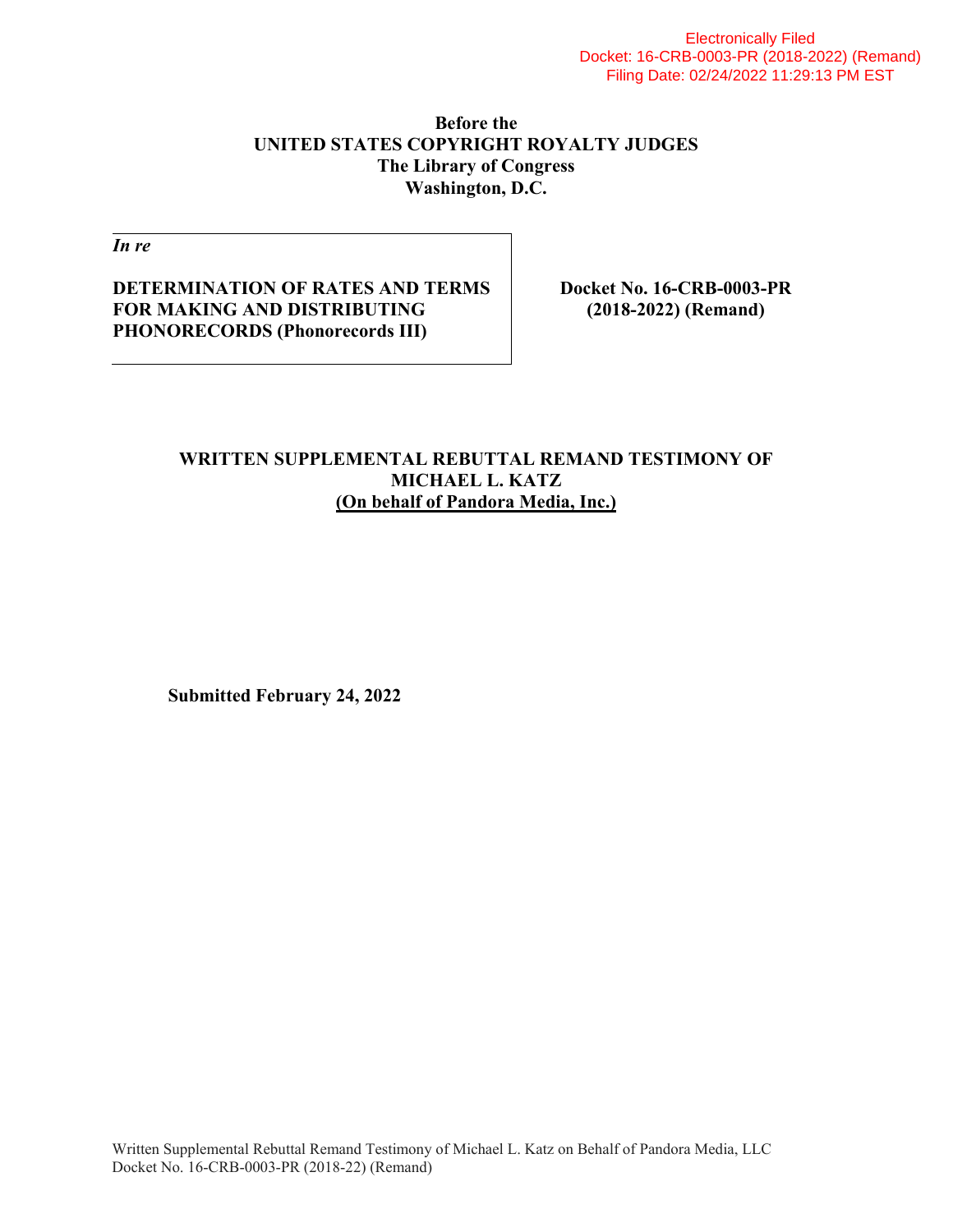## **CONTENTS**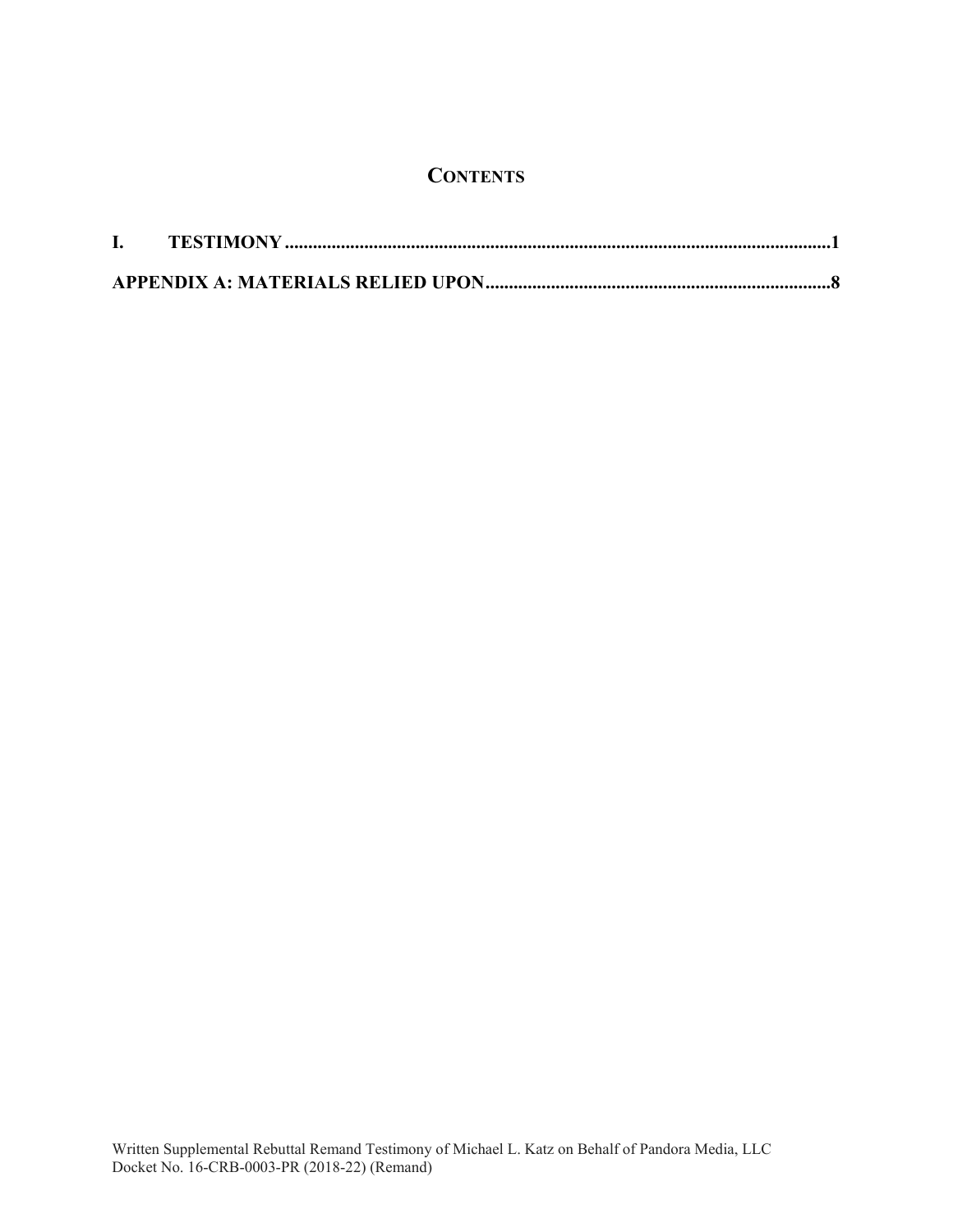### **I. TESTIMONY**

1. My name is Michael L. Katz. I have provided a detailed description of my qualifications, as well as copy of my curriculum vitae, earlier in this proceeding.<sup>1</sup>

2. Below, I assess—from the perspective of economics—certain claims made in the written supplemental remand testimony of experts retained by the Copyright Owners.<sup>2</sup>

3. Drawing on my training and experience as an economist, my examination of the public records of earlier proceedings, my analysis of the relevant industries, and my examination of the evidence produced in the present proceeding—including the written and oral testimony of Copyright Owners' economic experts—I continue to reach all of the conclusions reached in my earlier written direct, rebuttal, supplemental rebuttal, and direct remand testimony.<sup>3</sup> I also reach the following additional conclusions:

- *There are points on which the economists retained by Copyright Owners and I are in agreement.* These points include:
	- *The Working Proposal is based on the invalid assumption that any increase in the royalty rate paid by the Services to musical works copyright owners will be entirely offset by a corresponding decrease in the royalty rate paid by the Services to sound recording copyright owners*. 4 In fact, changes in sound recording royalties will not offset changes in the musical works royalty rate. As I explained in earlier testimony, the Working Proposal seeks to place as much of the burden of the record companies' complementary oligopoly market power on the Services as is possible and privileges

 I have not attempted to address all of the arguments presented by Drs. Eisenach, Spulber, and Watt. Any silence with respect to a particular fact or opinion stated should not be interpreted as agreement with Copyright Owners' witnesses unless I specifically state such an agreement. I reserve the right to supplement or amend this testimony if my opinions change as the result of analyzing evidence that newly becomes available to me.

3 Appendix A lists the additional materials on which I rely in my current testimony.

 $\overline{a}$ 1 Written Direct Testimony of Michael L. Katz, November 1, 2016 (hereinafter *Katz WDT*), ¶¶ 2-4 and Tab 1, Curriculum Vitae of Michael L. Katz.

<sup>2</sup> Additional Written Direct Testimony of Richard Watt (PhD), January 24, 2022 (hereinafter *Watt AWDT*); Additional Written Direct Testimony of Jeffrey A. Eisenach, Ph.D., January 24, 2022 (hereinafter *Eisenach AWDT*); Additional Written Direct Testimony of Daniel F. Spulber, Ph.D., January 24, 2022 (hereinafter *Spulber AWDT*).

<sup>4</sup> Written Supplemental Remand Testimony of Michael L. Katz, January 24, 2022 (hereinafter *Katz WSRT*); § II; *Watt AWDT*, ¶ 48.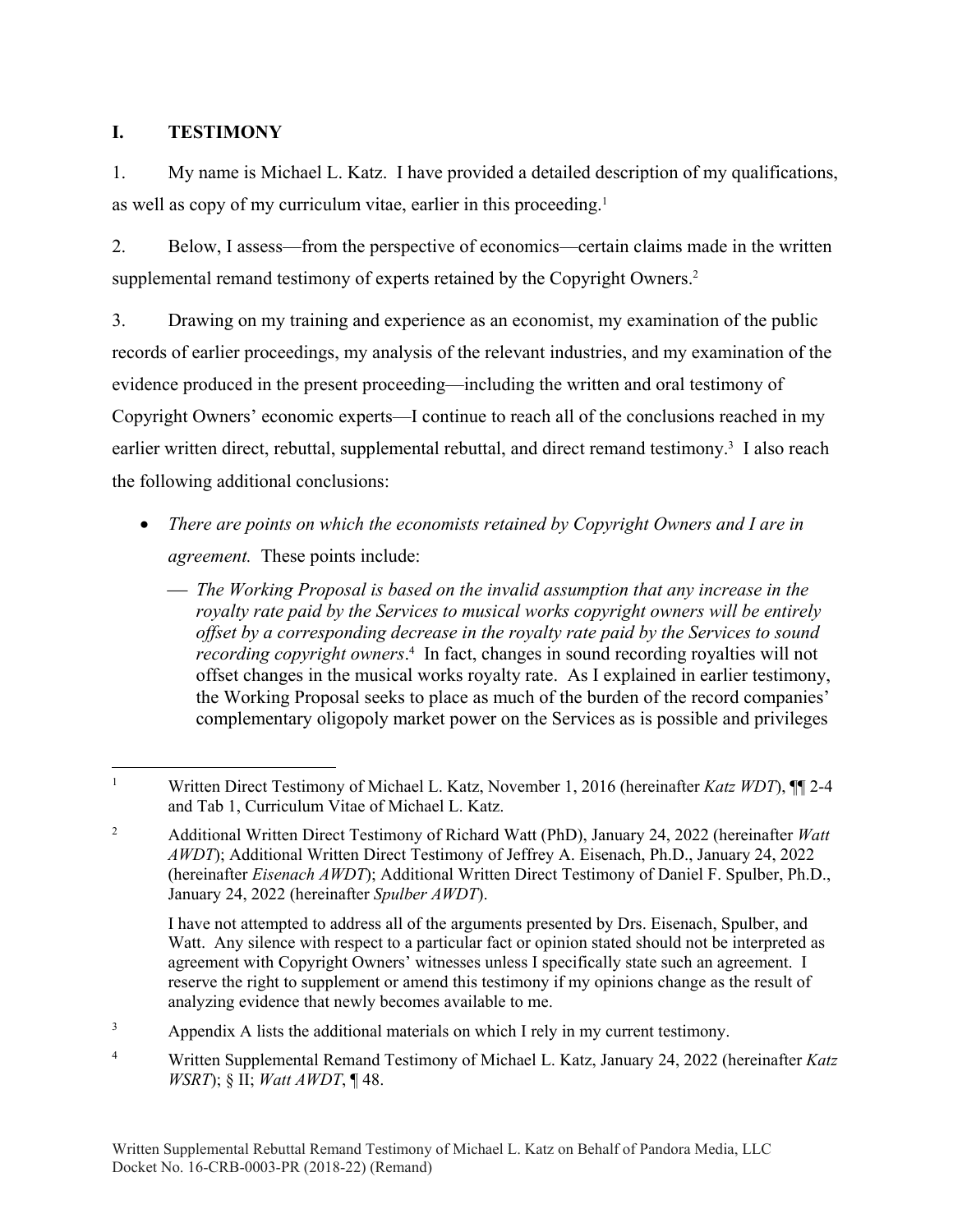musical works copyright owners at the Services' expense.<sup>5</sup> Placing the burden entirely on the Services neither reflects the relative contributions of the musical works copyright owners and the Services, nor corresponds to any economic notion of fairness of which I am aware. It also is not the outcome that one would expect if musical works copyright owners and the Services bargained with each other in an effectively competitive market (or, indeed, in any situation in which the Copyright Owners had less than 100 percent of the bargaining power).

- *There are complex interactions among the different components of the overall royalty*  scheme.<sup>6</sup> As I explained in earlier testimony, because of the interactions arising when an alternative prong in a greater-of structure has effect, the headline, percentage-ofrevenue rate must be set *below* the Working Proposal rate (which is an *effective* rate ostensibly derived from Shapley modeling, not a headline rate) in order to ensure that the effective rate actually paid ends up equaling the Working Proposal's effective rate.7
- *There are several instances in which the economists retained by Copyright Owners make statements that contradict well-established economic principles.* Examples include:
	- Dr. Eisenach claims that the fact that "the economic returns to music streaming are sufficiently high to generate continuing investment and new entry" implies that sound recording royalty rates are "prima facie 'effectively competitive'."8 However, even a monopolist, if economically rational, will set the price for an input that it sells to other firms at a level that incentivizes its customers to continue to invest in and sell their products. The monopolist does so because its customers' sales and investments create demand for its product. By Dr. Eisenach's reasoning, a monopolized market is effectively competitive. It is unsurprising that Dr. Eisenach cites no authority for his claim.
	- Dr. Eisenach asserts, again without citation or supporting analysis, that "the analytical framework that underlies the complementary oligopoly theory does not apply to bargaining markets."9 But, contrary to his claim, the economic logic of complementary oligopoly does apply to bargaining situations.

Consider the example of a Nash bargaining model in which there are two labels negotiating license fees with a single interactive service, and each label's portfolio is "must have." Let  $S$  denote the surplus available to be split among the three parties  $(i.e., S equals the service's revenues minus non-content costs and musical works$ royalties). Each party receives 0 if there is no agreement. Then, when the parties

 $\overline{a}$ 

 $\overline{Q}$ *Eisenach AWDT,* ¶ 36.

<sup>5</sup> *Katz WSRT*, ¶ 8.

<sup>6</sup> *Eisenach AWDT*, ¶ 43; *Katz WSRT*, § V. To be clear, I am not endorsing Dr. Eisenach's analysis of these interactions.

<sup>7</sup> *Katz WSRT*, § V.

<sup>8</sup> *Eisenach AWDT,* ¶ 37.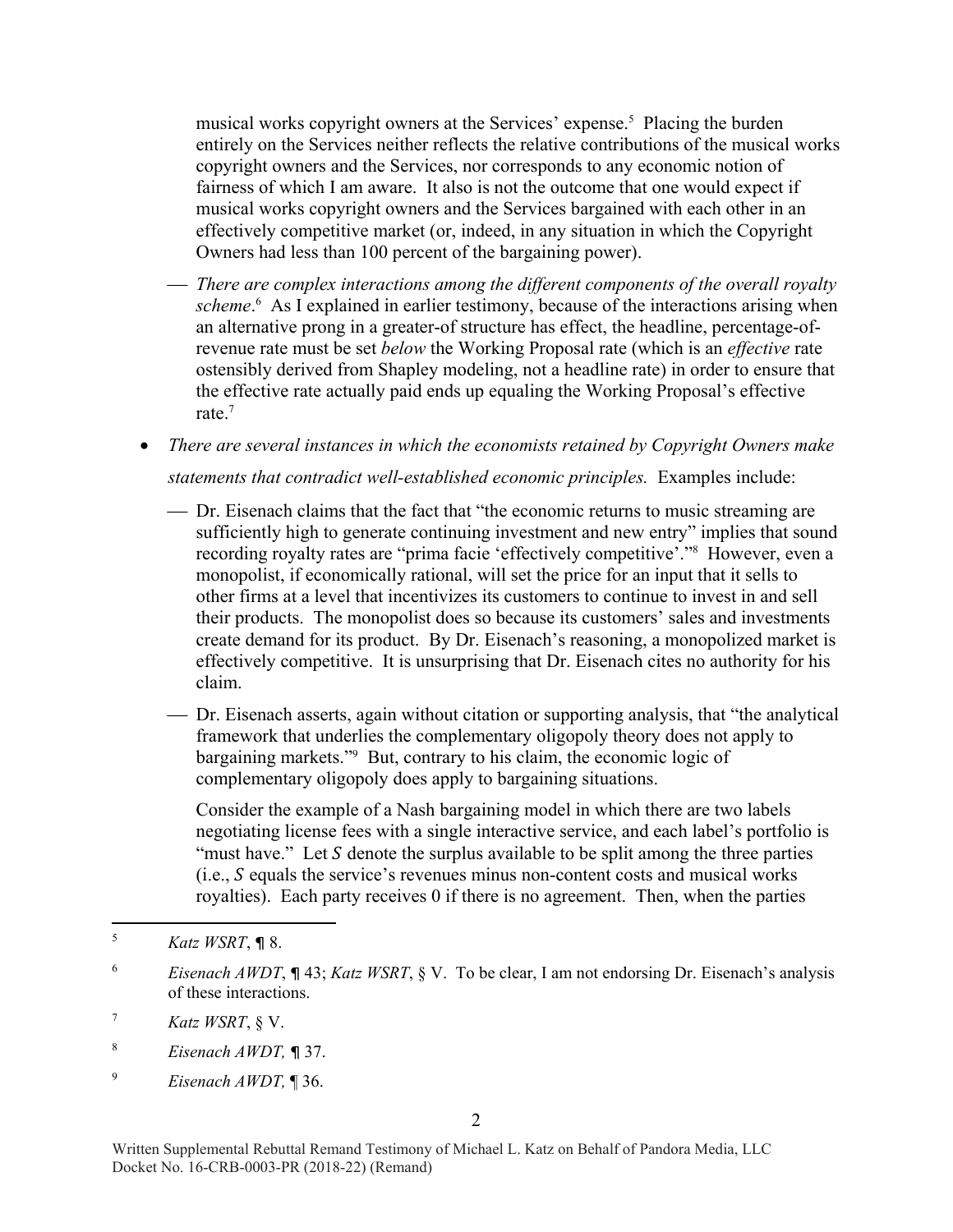have equal bargaining-power parameters, it is a Nash-in-Nash equilibrium for each label to bargain to a royalty rate that yields it royalties of  $S/3$ . To see that this is an equilibrium, note that if one label has reached a deal with the service at this rate, then there is  $S - \frac{1}{3}S = \frac{2}{3}S$  of surplus for the other label to divide equally with the service, which yields a royalty of  $S/3$ . The total royalties collected by the complementary duopolists are  $\frac{2}{3}S$ . Now, suppose instead that a monopolist controls both portfolios and bargains over the royalty rate for a single license covering both. Given equal bargaining power, the Nash solution is to split the agreement surplus  $(S)$  equally, so that the monopolist receives total royalties of  $S/2$ . In sum, the complementary oligopolists bargain for higher royalties than does the monopolist  $(\frac{2}{3}S > \frac{1}{2}S)^{10}$ 

- Dr. Watt asserts that the complementary oligopoly problem cannot arise under blanket licensing because demand is "flat." 11 This claim is incorrect. First, even with lump-sum, blanket licenses, the complementary oligopoly problem arises when—as Dr. Watt and I agree is the case<sup>12</sup>—the labels have imperfect information about different services' willingness to pay. In such situations, when a label demands greater royalties, it risks inducing some or all interactive services to cease operating and thus reduce the quantity of licenses demanded for the label's sound recordings.<sup>13</sup> Second, many of the blanket licenses are paid under percent-of-revenue prongs. Raising the royalty rate may induce the Services to raise their downstream prices and thus reduce their revenues. Hence, both factors imply that the demand curve faced by a Major (expressed as expected sales at any given price) is, in fact, downward sloping, contrary to Dr. Watt's claim.
- Dr. Watt asserts that a reduction of the joint surplus available to the labels and Services must be borne in the same proportion that the surplus was originally divided.14 However, Dr. Watt ignores the critical fact that most or all sound recording royalty rates for the *Phonorecords III* period *have already been set*. As a result, when

- 11 *Watt AWDT*, ¶ 51.
- 12 *Watt AWDT*, ¶ 3(iii) and n. 5; *Katz WSRT*, ¶ 19.
- <sup>13</sup> Note 17 below presents an algebraic example illustrating this effect.
- 14 *Watt AWDT*, ¶¶ 3(iv) and 47.

 $\overline{a}$ <sup>10</sup> The economic logic also applies to settings with an explicit bargaining process. Consider, for example, a market in which there are two differentiated goods, 1 and 2, having demand functions  $q_i = 4 - \frac{2}{9}p_i - \frac{1}{9}p_{-i}$  for  $i = 1, 2$ , where  $q_i$  is the quantity of good *i* demanded and  $p_i$  is its price. The products are economic complements: an increase in the price of good  $-i$  lowers the quantity of good  $i$  demanded. Straightforward calculations demonstrate that a monopolist controlling the two products in the model would set prices  $p_1 = 30/5 = p_2$ , while two firms that independently set the prices of their products (so-called Bertrand duopolists) would charge  $p_1 = 36/5 = p_2$ . These price-setting duopolists can be thought of as offering buyers take-it-or-leave-it price offers in bargaining. Here, too, the complementary oligopolists bargain for higher royalties than does the monopolist.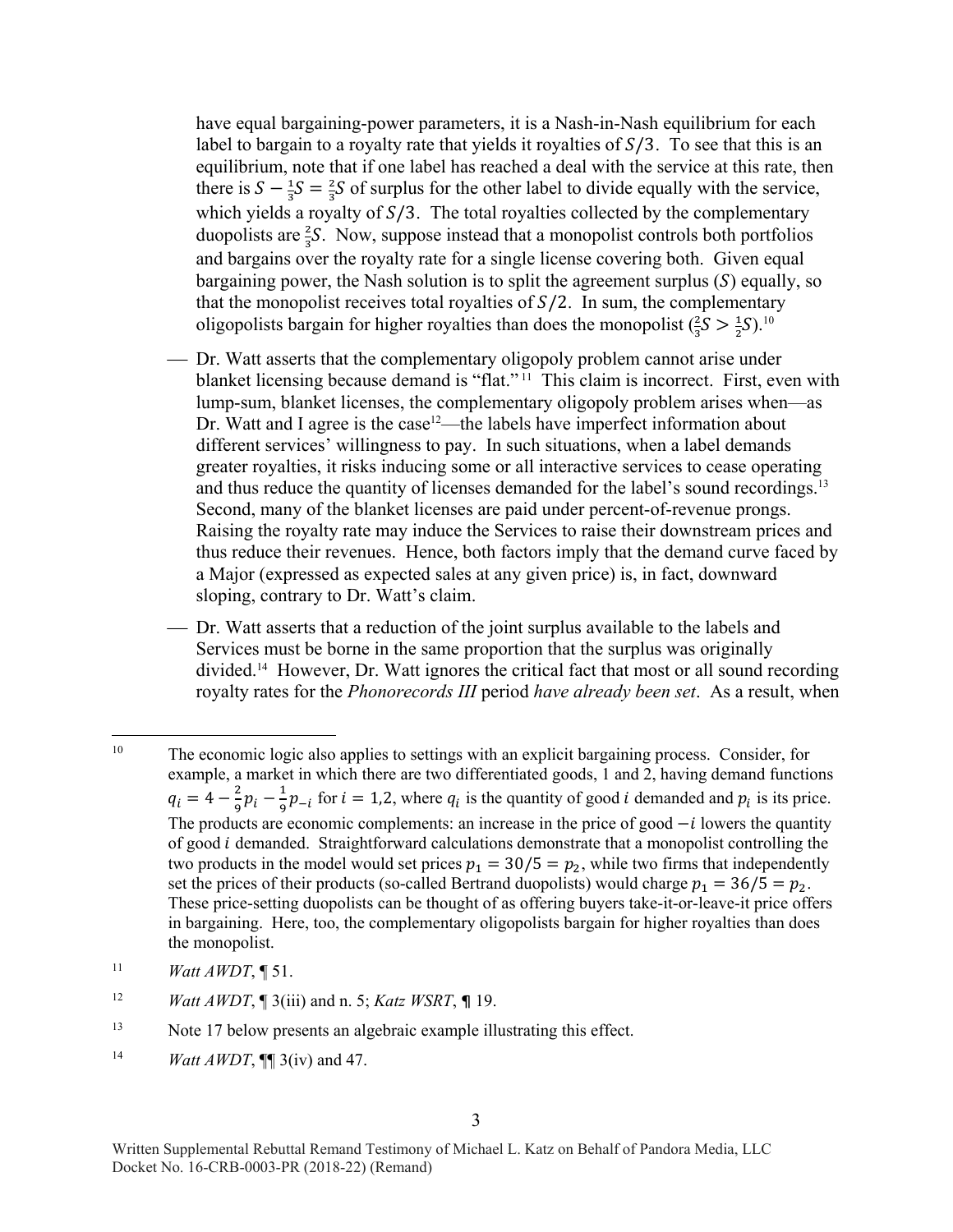applied to the effects of change in musical works royalties, his claims have no grounding in economic theory or market facts. Moreover, Dr. Watt bases his claim on a particular model in which the bargaining-power parameter is also the rate at which the see-saw effect occurs.<sup>15</sup> That model fails to account for asymmetric information that he identifies elsewhere in his testimony as a critical driver of the bargaining outcome.<sup>16</sup> Contrary to Dr. Watt's assertion, it is straightforward to identify bargaining models in which a reduction of the joint surplus available to the labels and Services is not borne in the same proportion that the surplus was originally divided.17 Hence, contrary to Dr. Watt's assertion, the see-saw effect may be small even when the Majors have substantial bargaining power.

*There are several instances in which the economists retained by Copyright Owners make* 

#### *misleading or unsubstantiated claims.* Examples include:

 Dr. Eisenach claims that "the existence of revenue deferral and displacement suggest that the Combined Royalty Rate chosen should be at the higher end of the reasonable range of rates."18 However, Dr. Eisenach ignores the existence of floors and minimums that address this issue more directly—and thus more effectively and fairly. Moreover, to the extent that musical works copyright owners benefit from past revenue deferral done as an investment that has led industry revenues to grow, the existence of such deferral suggests that the chosen Combined Royalty Rate should be *lower* than otherwise, not higher.

- 16 *Watt AWDT*, ¶ 3(iii) and n. 5.
- <sup>17</sup> A stylized example of a monopoly label bargaining with a single interactive service proves this point. If operating, the service earns revenues of 1 and incurs non-content costs  $C$ . The value of  $\mathcal C$  is known to the service, while the label's beliefs about  $\mathcal C$  are uniformly distributed on the interval  $[0,1]$ . Let  $m$  and  $s$  denote the musical works and sound recording royalty rates, respectively. The parties bargain by having the label make a take-it-or-leave-it offer to the service after  $m$  has been set. (To keep the example simple, there is no opportunity for service to shut down before the label makes its offer.) The service will accept the offer and remain in business if and only if  $C \le 1 - m - s$ . From the label's perspective, this occurs with probability  $1 - m - s$ . The label chooses s to maximize  $s \times (1 - m - s)$ , which is done by setting  $s =$ భ  $\frac{1}{2}(1-m).$

The label's equilibrium bargaining strategy implies a see-saw rate of 50 percent. However, conditional on the service's remaining in business, the label's share of the surplus split between the label and the service is  $\frac{1}{2}(1-m)/(1-m-C)$ , which rises from 50 percent when  $C = 0$  to 100 percent when  $C = \frac{1}{2}(1 - m)$ . In other words, with probability one, the label's share is greater than the see-saw rate, often considerably.

18 *Eisenach AWDT*, ¶ 34.

 $\overline{a}$ 15 Written Direct Remand Testimony of Michael L. Katz, April 1, 2021 (hereinafter *Katz WDRT*), ¶ 123.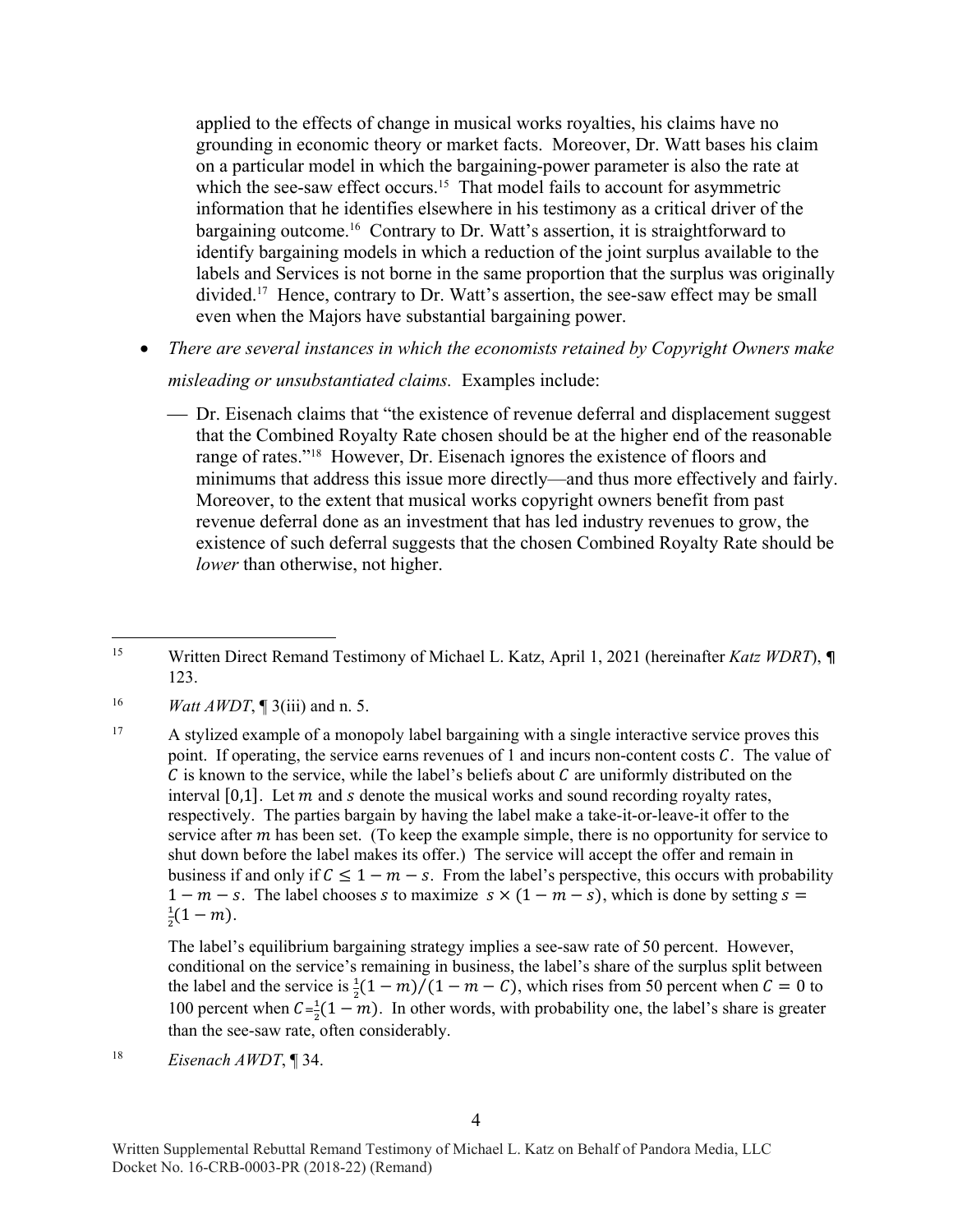- Dr. Spulber asserts that I assumed that "the record companies have relatively low bargaining power and the streaming services have relatively high bargaining power."19 In truth, I made no such assumption, and I believe it is contrary to the facts. Dr. Spulber bases his incorrect claim on my earlier testimony analyzing Dr. Watt's bargaining model.20 However, I was explicit in that testimony that I was neither adopting nor fully repairing that model, but instead was identifying some of its important flaws.<sup>21</sup>
- Dr. Watt continues to assert that "Shapley analysis eliminate[s] the effects of abuse of market power."<sup>22</sup> Tellingly, he cites no economic literature in support of his claim even though my earlier testimony pointed out that he neither provided any citation to the academic literature nor offered any definition of what "abuse of market power" means as a matter of economics.23
- Dr. Watt asserts that the *Determination*'s two-step, Shapley-inspired model "does not incorporate any record company market power distortions, and cannot warrant reduction due to such concerns…."24 Critically, Dr. Watt ignores the fact that, due to the Majors' complementary oligopoly market power, actual sound recording royalties are significantly greater than indicated by the Shapley-inspired analysis utilized by the Majority.<sup>25</sup> As I have already explained, this fact must be taken into account in order to derive rates that are fair and/or reflect relative contributions.<sup>26</sup>
- Dr. Watt asserts that "[r]ecord companies appear to compete intensely, including on price."27 But he provides no citation to *any* evidence that the Majors compete on price with respect to interactive services. Moreover, his claim is directly contradicted by record evidence in other proceedings, which demonstrates that the Majors do not

- <sup>21</sup> *Katz WDRT*, ¶ 135 ("It is important to recognize that the calculations in this appendix demonstrate that Professor Watt's approach—not just the specific prediction he makes—is unreliable; the corrections above do not rehabilitate his model. That is, although the predictions derived above based on more realistic assumptions are superior to Professor Watt's prediction, they have flaws as well.").
- 22 *Watt AWDT*, ¶ 3(iii).
- 23 *Katz WDRT*, ¶¶ 37-38. I also demonstrated that that the outcome of a Shapley analysis can starkly fail to correspond to the outcome of an effectively competitive market. (*Id*., ¶¶ 39-43.)
- 24 *Watt AWDT*, ¶ 20 referring to Phonorecords III, *In re Determination of Royalty Rates and Terms for Making and Distributing Phonorecords*, Docket No. 16-CRB-0003-PR (2018-2022), Final Determination (hereinafter *Determination*).
- 25 *Determination*, pp. 71-73.
- 26 *Katz WSRT*, ¶ 8.
- 27 *Watt AWDT*, ¶ 52.

 $\overline{a}$ 19 *Spulber AWDT*, ¶ 19.

<sup>20</sup> *Id*., quoting *Katz WDRT,* ¶¶ 123 and 136, out of context.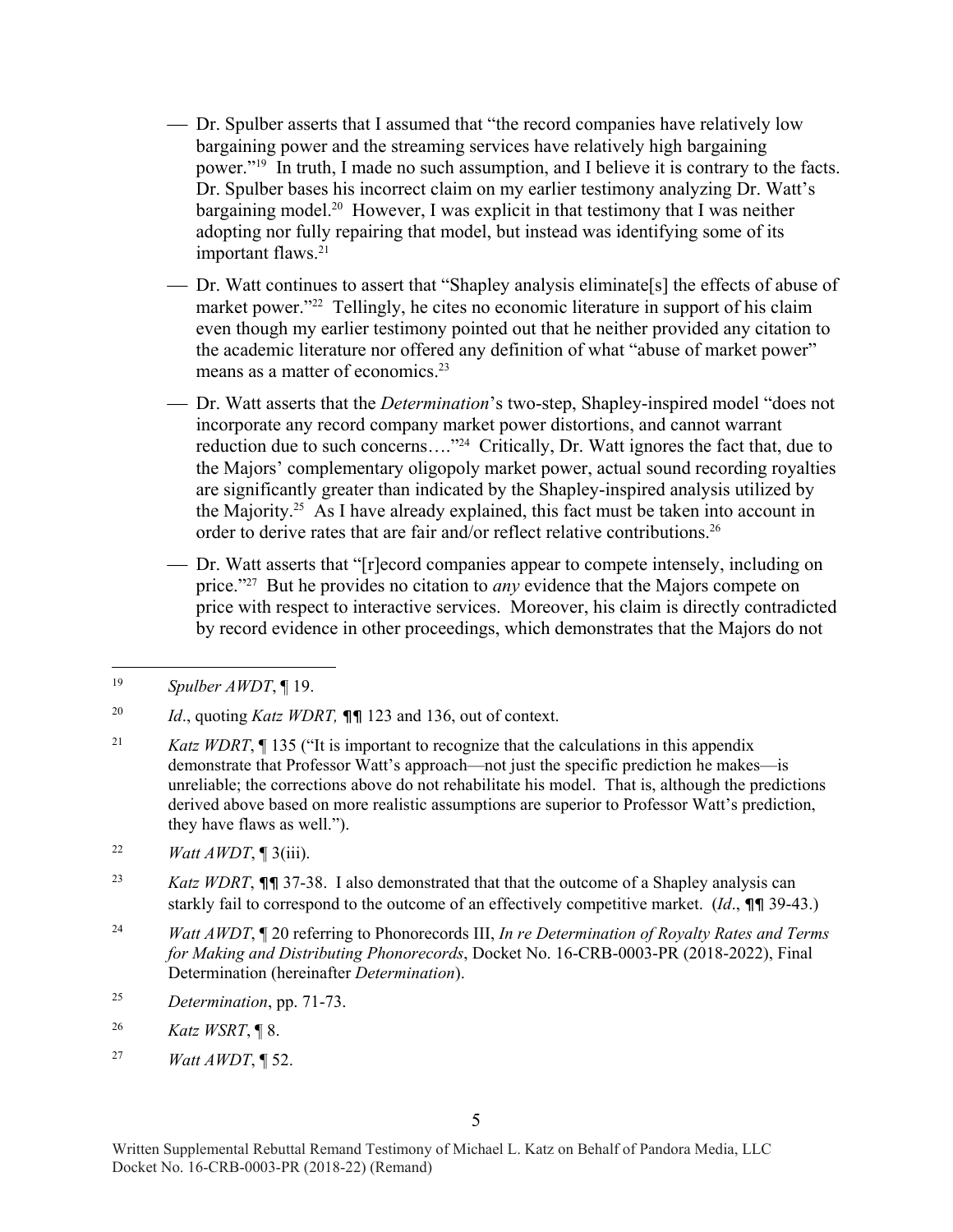compete on price at all—let alone intensely—to license to interactive streaming services.<sup>28</sup> Dr. Watt may be confused about the services at issue. He cites the concept of "steering" raised in *Web V* but he ignores the fact that the practical steering opportunities for non-interactive services are much greater than those for interactive services.29

- Dr. Watt asserts that, "[i]f the record companies were indeed monopolists, they would not choose [a] royalty structure" in which they bear risk.<sup>30</sup> This claim has no basis in economic theory of which I am aware. Certainly Dr. Watt cites none.
- Dr. Spulber challenges the validity of the specific model that Cournot analyzed in 1838 but Professor Spulber fails to acknowledge the underlying principle applies much more broadly. Specifically, Dr. Spulber asserts that the conditions of Cournot's model are not met in the present setting and therefore "the record companies are not a complementary oligopoly."31 In doing so, Dr. Spulber ignores the economic learning of the intervening two centuries that establishes that the problem of complementary oligopoly extends far beyond the specific assumptions of Cournot's original model.<sup>32</sup>
- Dr. Watt similarly asserts that "Cournot's theory… also requires that the services have no bargaining power at all."<sup>33</sup> If he is referring to Cournot's original model (published in 1838), then Dr. Watt's claim is both correct and irrelevant. The general problem of complementary oligopoly pricing can arise is situations where buyers

Web V, *In re Determination of Royalty Rates and Terms for Ephemeral Recording and Webcasting Digital Performance of Sound Recordings*, Docket No. 19-CRB-0005-WR (2021- 2025) (hereinafter *Web V Determination)*, § III.B.1 (finding that Spotify lacked the pricing power to mitigate or offset the complementary oligopoly power of the Majors) and p. 65 (citing "the absence of horizontal price competition.").

- 29 *Watt AWDT*, n. 11; *Web V Determination*, p. 21 (noting that, in *Web IV*, the Judges found that *noninteractive* services could ameliorate the effects of the Majors' complementary oligopoly power through credible threats to steer) and § III.B.1.c (finding that the interactive service Spotify did not have a similar ability).
- 30 *Watt AWDT*, ¶ 54.
- 31 *Spulber AWDT,* ¶ 6. See also *Watt AWDT,* § IV.A.
- $32$  See, e.g., the examples in note 10 and accompanying text above.
- 33 *Watt AWDT*, ¶ 55.

<sup>28</sup> 28 Web IV, *In re Determination of Royalty Rates and Terms for Ephemeral Recording and Webcasting Digital Performance of Sound Recordings*, Docket No. 14-CRB-0001-WR (2016- 2020), pp. 60-61 ("[T]he Services note that a lack of effective competition in the upstream interactive market is confirmed by the testimony of numerous SoundExchange witnesses, who conceded that the licenses between record labels and on-demand services are the product of a market devoid of any price competition between record companies to obtain additional plays on on-demand services." [Cited testimony omitted.])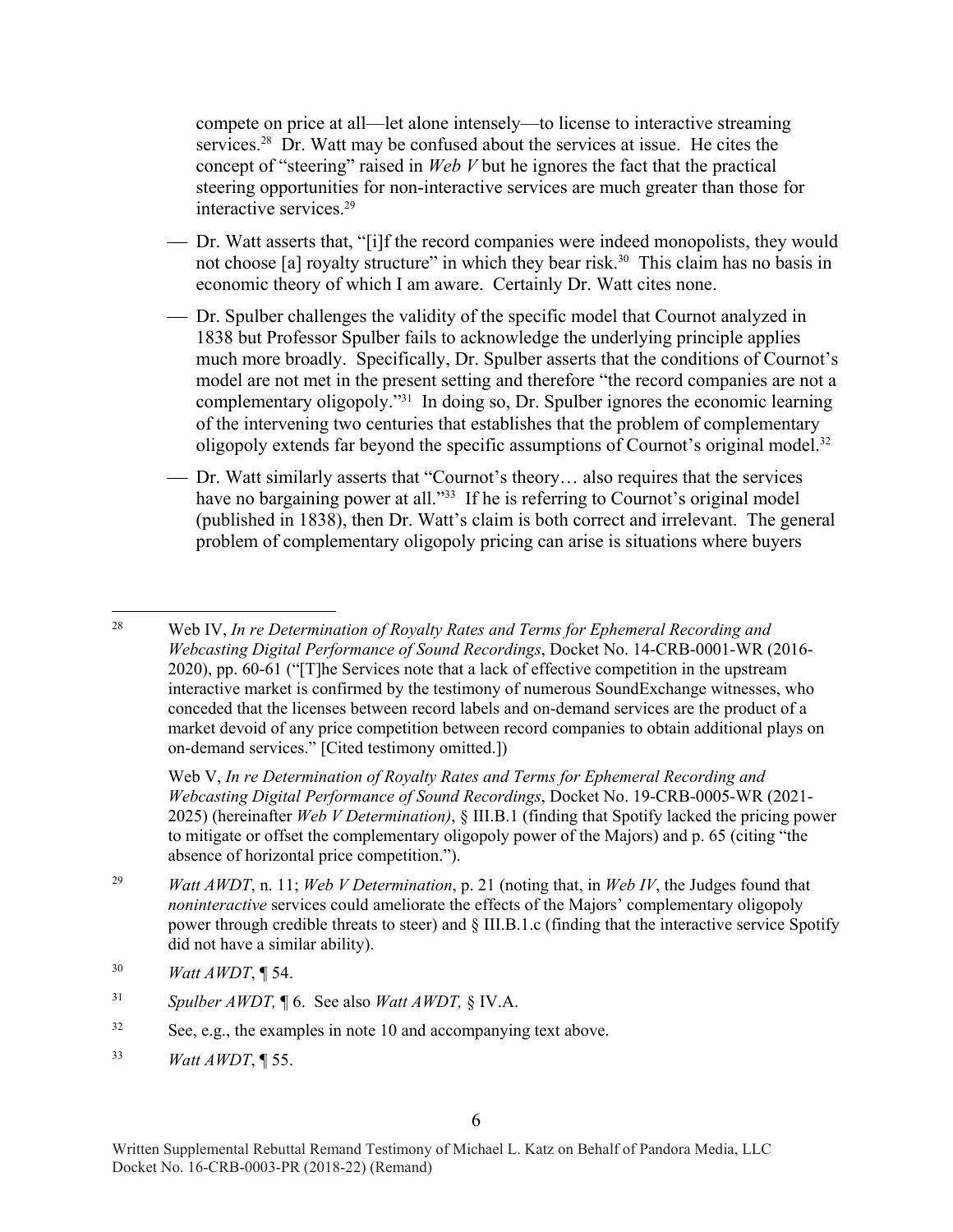have bargaining power.<sup>34</sup> Indeed, the same economic forces can arise: when a label is bargaining with an interactive service, the label ignores the adverse effects that obtaining greater sound recording royalties for itself will have on other record labels. Other labels are harmed, for example, when a service responds to higher royalties by changing its own pricing and exit decisions in ways that reduce the total economic surplus available to be split between the service and the other labels.

4. Unless the Working Proposal is substantially modified, it is incapable of determining a rate structure that satisfies the Section  $801(b)(1)$  objectives. By contrast, the rates and rate structure approach of the 2012 Settlement provides an economically sound benchmark on which to base the statutory rates for the 2018-2022 period.<sup>35</sup> Using the 2012 Settlement as a benchmark remains the best approach to rate setting for the *Phonorecords III* period. Nothing in the testimony of economic experts retained by the Copyright Owners changes these conclusions.

<sup>34</sup> See, e.g., the example in the text accompanying note 10 above. As long as both sides had some bargaining power, duopoly would lead to higher than monopoly prices under Nash bargaining even if the bargaining-power parameter favored the service.

<sup>35</sup> *Katz WDT*, §§ IV and V; *Katz WDRT*, § VIII.

Written Supplemental Rebuttal Remand Testimony of Michael L. Katz on Behalf of Pandora Media, LLC Docket No. 16-CRB-0003-PR (2018-22) (Remand)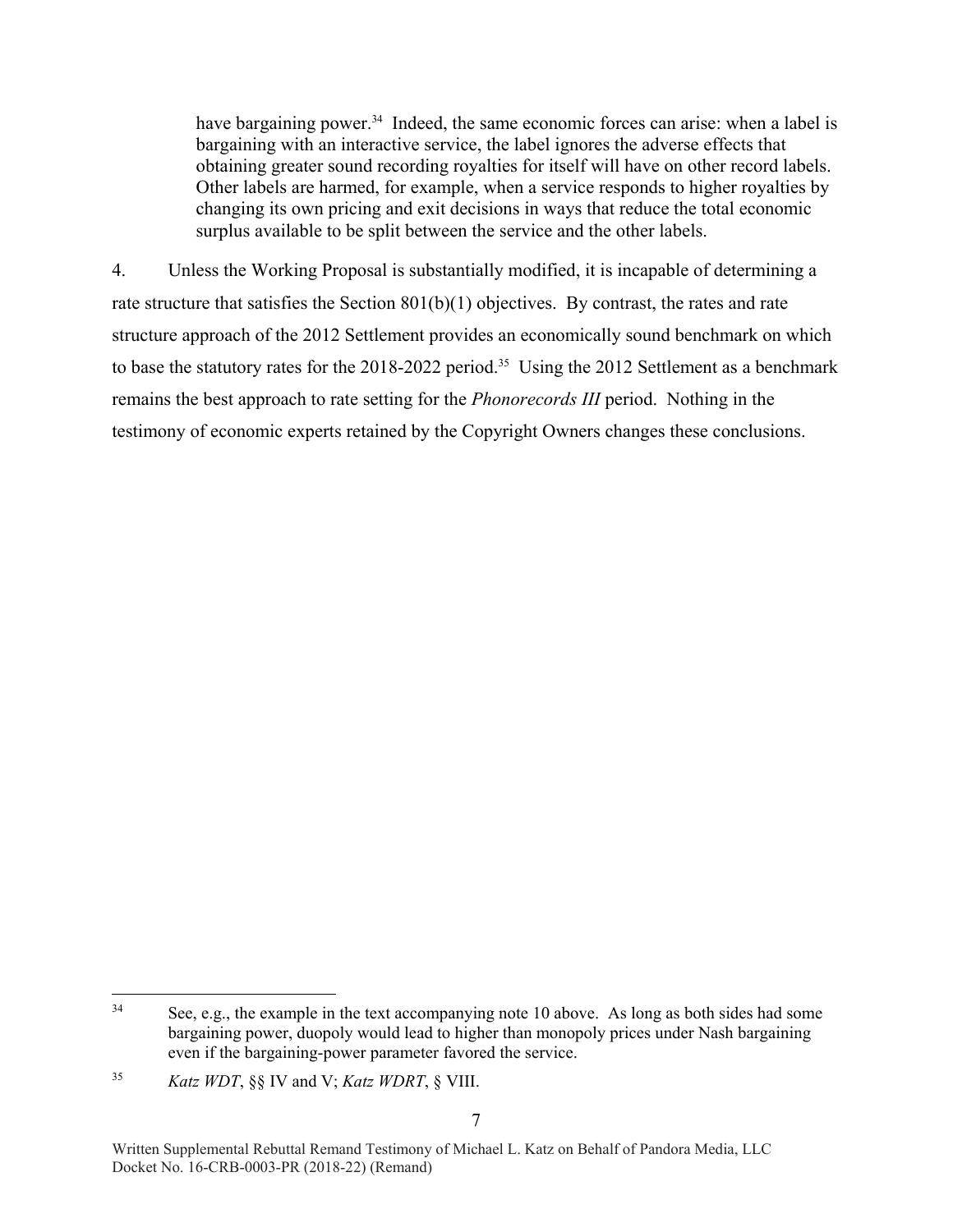### **APPENDIX A: MATERIALS RELIED UPON**

|                                                                  | vau        | <b>Dates Prample (3)</b> |
|------------------------------------------------------------------|------------|--------------------------|
| <b>Determinations and Orders</b>                                 |            |                          |
| Phonorecords III, In re Determination of Royalty Rates and Terms |            |                          |
| for Making and Distributing Phonorecords, Docket No. 16-CRB-     | Feb. 2019  |                          |
| 0003-PR (2018-2022).                                             |            |                          |
| Phonorecords III, Notice and Sua Sponte Order Directing the      |            |                          |
| Parties to Provide Additional Materials                          | Dec. 2021  |                          |
| Phonorecords III, Order Granting in Part and Denying in Part     |            |                          |
| Copyright Owners' Motion for Reconsideration or, in the          | Jan. 2022  |                          |
| Alternative, Clarification                                       |            |                          |
| Web IV, In re Determination of Royalty Rates and Terms for       |            |                          |
| Ephemeral Recording and Webcasting Digital Performance of        | March 2016 |                          |
| Sound Recordings, Docket No. 14-CRB-0001-WR (2016-2020)          |            |                          |
| Web V, In re Determination of Royalty Rates and Terms for        |            |                          |
| Ephemeral Recording and Webcasting Digital Performance of        | July 2021  |                          |
| Sound Recordings, Docket No. 19-CRB-0005-WR (2021-2025)          |            |                          |

#### **Written Testimony**

| Phonorecords III, Written Direct Testimony of Michael L. Katz.                         | Nov. 2016  |  |
|----------------------------------------------------------------------------------------|------------|--|
| Phonorecords III, Written Direct Remand Testimony of Michael L.<br>Katz.               | April 2021 |  |
| Phonorecords III, Written Supplemental Remand Testimony of<br>Michael L. Katz          | Jan. 2022  |  |
| Phonorecords III, Additional Written Direct Testimony of Jeffrey<br>A. Eisenach, PH.D. | Jan. 2022  |  |
| Phonorecords III, Additional Written Direct Testimony of Daniel F.<br>Spulber, PH.D.   | Jan. 2022  |  |
| Phonorecords III, Written Direct Testimony of Richard Watt (PHD)                       | Jan. 2022  |  |

| Other                                                      |    |    |
|------------------------------------------------------------|----|----|
| 17 U.S.C. §801 - Copyright Royalty Judges; Appointment and |    |    |
| Functions.                                                 | -- | -- |

**Date Bates Number(s)**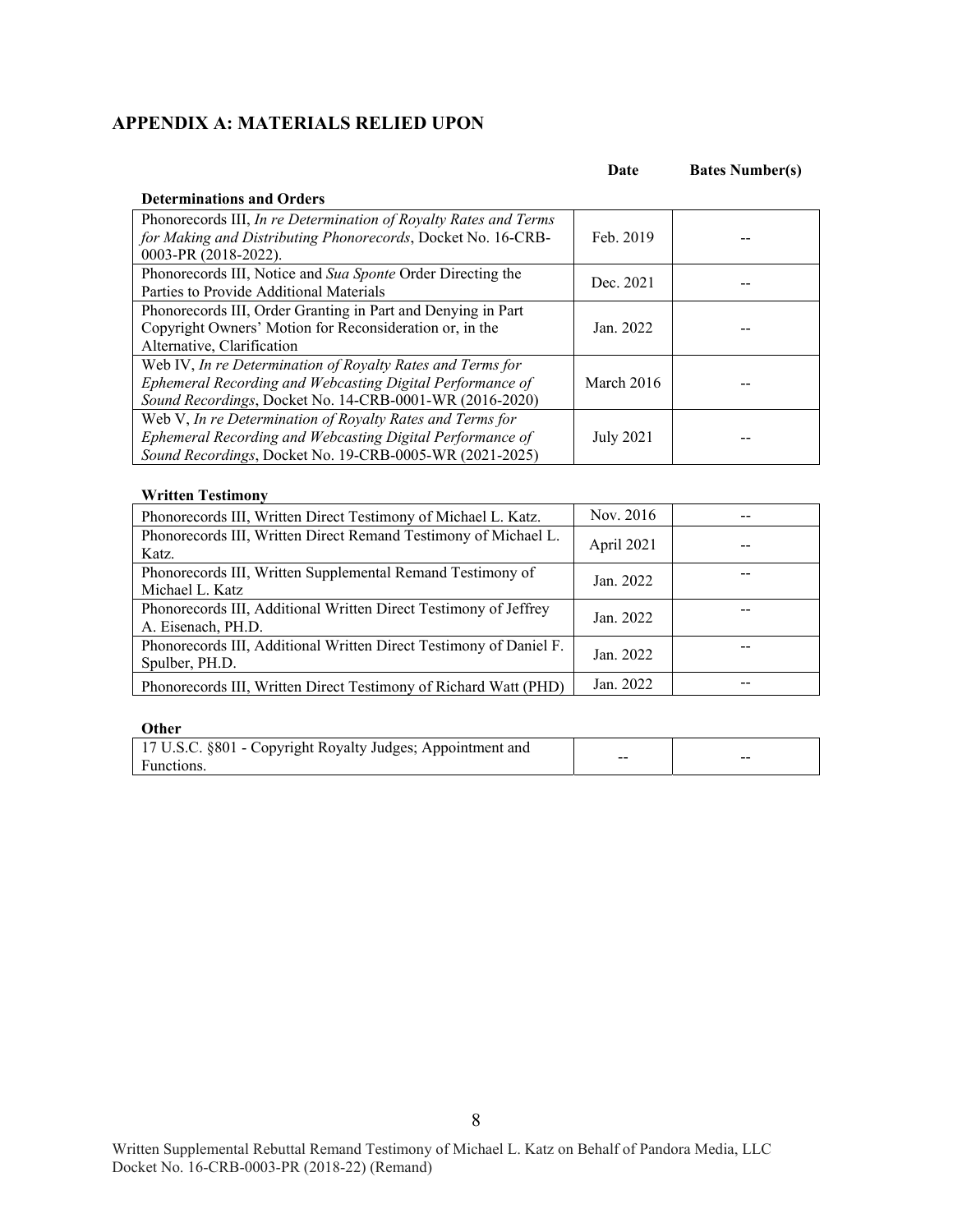### **Before the UNITED STATES COPYRIGHT ROYALTY JUDGES The Library of Congress Washington, D.C.**

*In re* 

**DETERMINATION OF RATES AND TERMS FOR MAKING AND DISTRIBUTING PHONORECORDS (Phonorecords III)** 

**Docket No. 16-CRB-0003-PR (2018-2022) (Remand)** 

### **DECLARATION OF MICHAEL L. KATZ**

I, Michael L. Katz, declare under penalty of perjury that the statements contained in my Written Supplemental Rebuttal Remand Testimony in the above-captioned proceeding are true and correct to the best of my knowledge, information, and belief.

Executed this  $2^{3^{rd}}$  day of February, 2022 in  $\forall \alpha \in \mathbb{R}$ .

Michael & the

Michael L. Katz